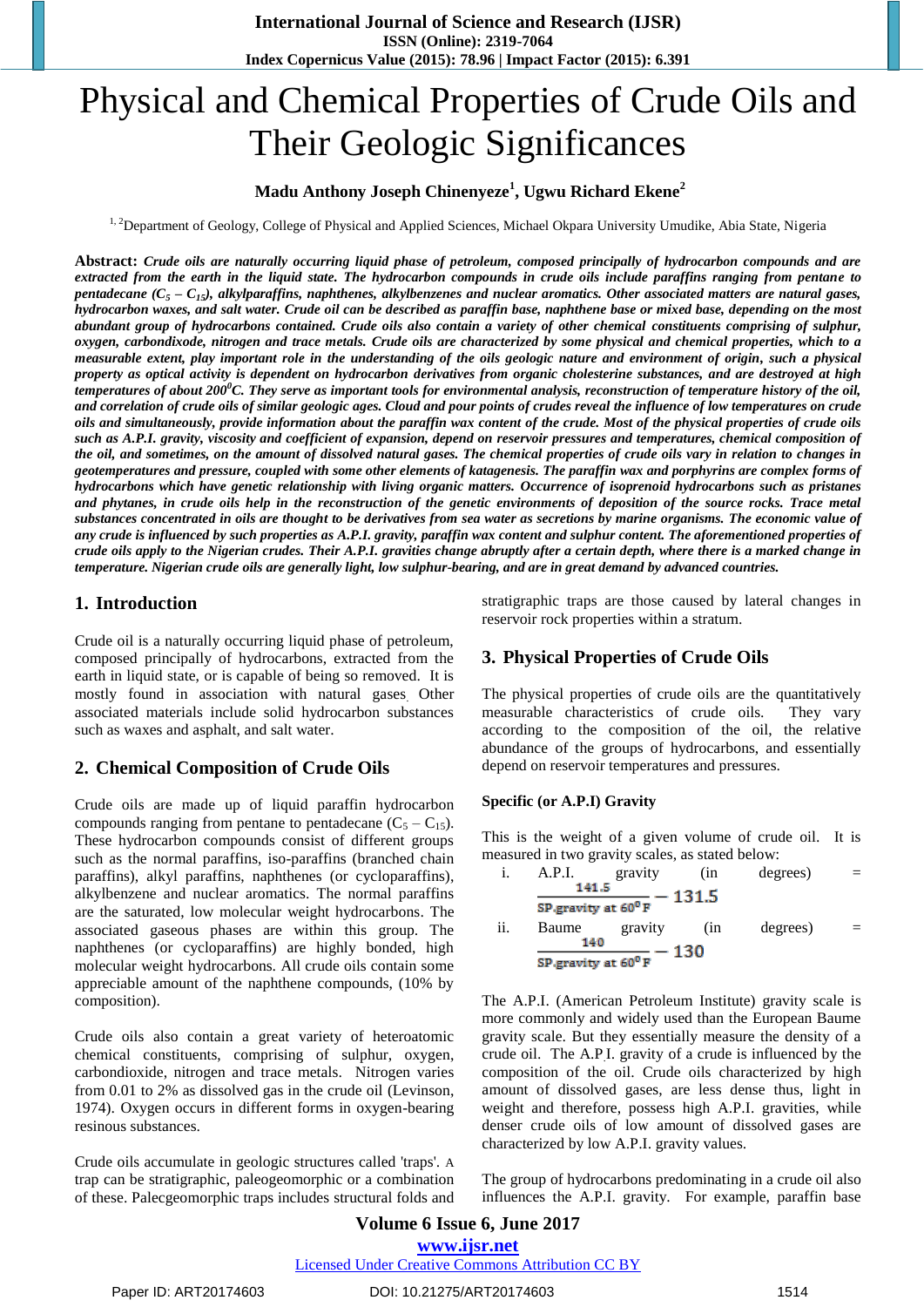crude oils (45-60% paraffin hydrocarbons and less amount of naphthenes and aromatics) are light, thus, high A.P.I. gravities. But naphthemic base crudes (consisting predominantly of naphthene hydrocarbons 60-75%, with lesser amount of paraffins and aromatics) are heavy and have low A.P.I gravities?

The A.P.l. gravities of crude oils usually increase with depth. This is because a combination of source and reservoir maturation processes, Associated with slow but continuously increasing geotemperatures, cause the generation of lighter (or High A.P.I gravity) oils at greater depths of burial.

#### **Viscosity**

This is the measure of resistance to flow in crude oils due to internal friction. It is expressed in 'poise' or 'centipoise'. crude oil is said to have a viscosity of 1 poise when a tangential force of 1 dyne causes a plane surface of 1 square centimetre area; spaced 1 cm from a stationary plane surface to move with a constant velocity of 1 cm per second, the space being filled with the viscous c.

The viscosity of a crude oil is influenced by the amount of dissolved gases at the prevailing temperature. Crudes characterized by high amount of dissolved gases have high A.P.I gravities and low viscosity or moderately high fluidity; illustrated in figure 2. At high temperatures molecular agitation (or velocity) of the crude increases, making for a volumetric expansion and reduction in internal molecular friction, thus, reducing the oil. The greater the quantity of a high-molecular weight hydrocarbon group in a crude, the denser and more viscous.

#### **Refractive Index**

The refractive index n, of a crude oil is measured from

$$
n = \frac{\sin i}{\sin i}
$$

Sinr where;  $i =$  incidence angle

 $r = angle of$  refraction

It depends on the density of the oil. Heavy crudes (of low A.P.I) have high refractive indices. This is because a dense crude would create a dense medium for a passing ray of light, which is refracted towards the normal at a low angle (r). On the other hand, light oils have low refractive indices.

#### **Optical Activity**

Optical activity is the power of crude oils to rotate the plane of polarization of a polarized light. It is commonly expressed in degrees per millimetre. If any crude oil causes the plane of polarization to rotate to the right, it is called a 'dextroratory', but if is to the left it is known as a 'levorotary'. This property is destroyed at high temperatures (250 - 300°C).

Optical activity is also exhibited by some organisms that contain cholesterine substances (such as cholesterol  $C_{26}$  H<sub>45</sub> OH). According to Amosov (1951), the amount of optical rotation shown by a crude oil depends mainly on its steranepentacyclic and triterpane content. And these are hydrocarbon compounds derived from the microbial decarboxylation of organic cholesterine substances.

### **Cloud and Pour points**

The pour point is the temperature at which a crude oil will no longer flow, when a tube containing it is first heated in a bath, in order to dissolve all its wax content and then gradually cooled. At this temperature, the crude oil is in semi-solid to solid form, and thus loses its fluidity. Slightly above this temperature of no-flow (the pour point), there might had been an appearance of cloudy substances in the crude: which is due to the settling out of the solid paraffin waxes contained in the crude oil. That temperature is called the cloud point.

This property determines the influence of low temperatures on crude oils. Simultaneously, it provides information about the amount of solid paraffin waxes contained in the oil. This property is common in paraffin base crudes but wax-free naphthenic oils do not show cloud point. If the pour point of a crude is above the surface temperature, it will precipitate its paraffin waxes on approaching the surface of the ground will only flow on heating. The range of pour points of crude oil varies greatly from -70<sup>0</sup>F to +90<sup>0</sup>F or higher.

#### **Volume**

The volume of a crude oil in its reservoir rock differs from the volume it occupies in the surface. This is due to formation gas-oil ratio and reservoir pressures. The formation gas-oil ratio expresses the volume of gas contained in one barrel of a crude oil as it comes from the reservoir rock. Under high reservoir pressure, the volume of oil in the reservoir increases because of the influence of dissolved gases. But on release of the reservoir pressures, the dissolved gases escape, leading to the shrinkage of the volume of the crude oil at the surface.

#### **Flourescence**

It may be yellow, green or blue. For example, when a paraffin base crude oil (gasoline-rich) is exposed to ultraviolet fluorescence light, it emits yellow colour, while naphthenic oils emit brownish colour This property is important in testing for cutting, core and drilling mud samples and in well-logging interpretation, for location of different oil horizons.

#### **Colour**

This is the light transmitted through crude oils. It is yellowish to red for light oils and dark or even opaque for heavy (or low A.P.I gravity) oils.

#### **Some other Physical Properties**

#### **Odour**

This varies greatly in crude oils. High content of light hydrocarbons (paraffins and naphthenes) in a crude gives rise to a gasoline-like odour. A pleasant odour is produced if the crude has abundant aromatic hydrocarbons. But with high amount of unsaturated hydrocarbon compounds, sulphur and nitrogen compounds in the oil, it produces a repugnant odour.

#### **Coefficient of Expansion**

This is the measure of volumetric increase of a crude under thermal influence. It increases with increase in A.P.I gravity. Oils containing high amount of (dissolved) gases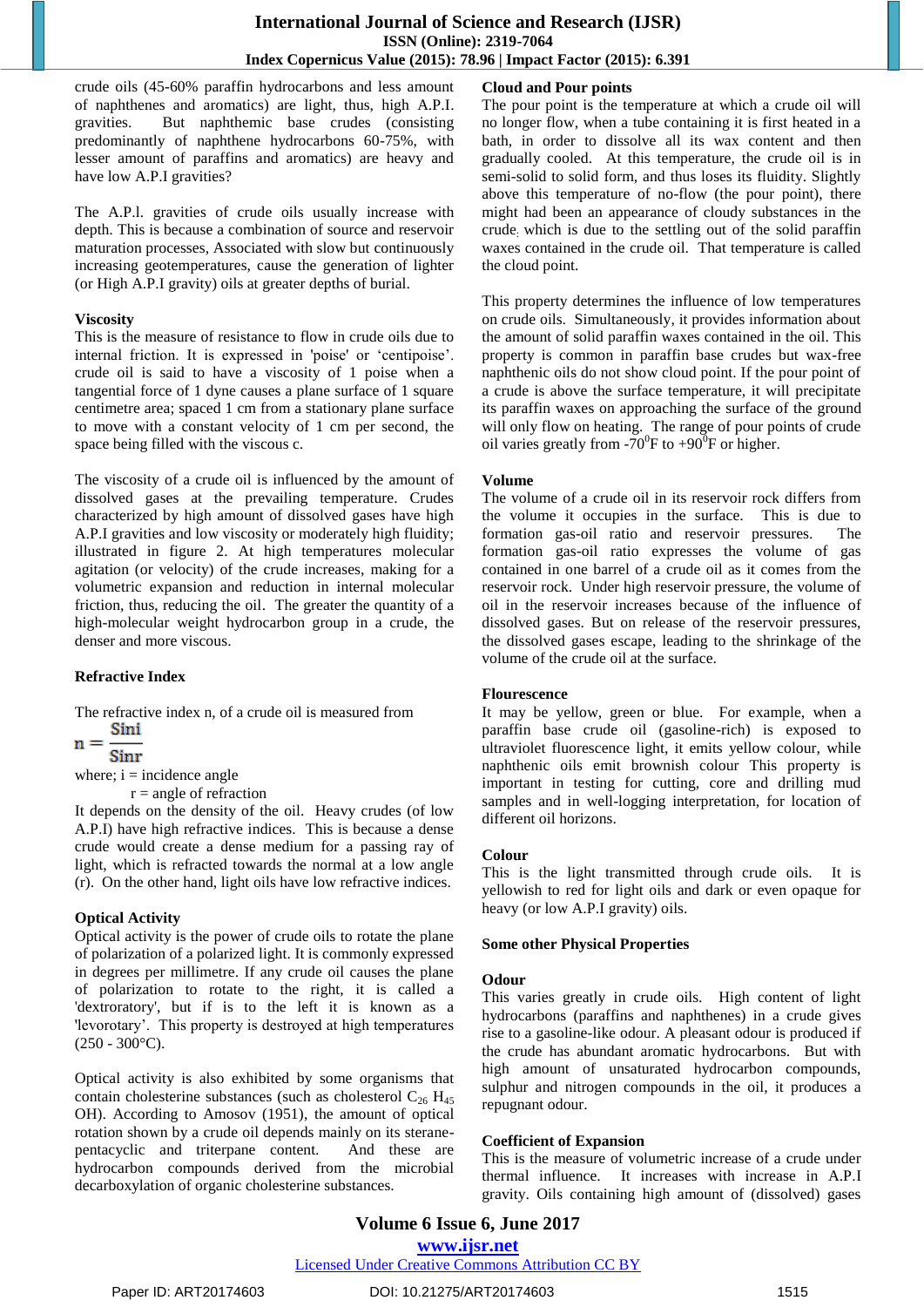and possibly of high A.P.I gravities possess high values of coefficient of expansion. Heavy crude oils (low A.P.I gravity) have lower coefficients of expansion.

#### **Aqueous Solubility**

The aqueous solubility of crude oil and its fractions increases linearly with temperature. The rate of solubility becomes significant at temperatures of about 100°C. At temperatures above 180°C, crudes occur as molecular solutions in mixed phase with water. According to Cartmill and Dickey (1970), at such high temperatures, the nature of the phase enhances primary migration of oil by molecular solution mechanism. And salinity of about 150,000ppm of sodium chloride results in the seperation of liquid hydrocarbons from the aqueous phase.

#### **Surface tension Effect**

Crude oils possess some intermolecular forces of cohesion, expressed as force per unit peripheral outline. Because of this force, oil in dispersed state cannot move through waterwet sand, much less, fine-grained shales. The small forces created by natural hydrodynamic gradients do not overcome those created by surface tension. Consequent the oil is dispersed in the form of globules.

#### **Flash Point**

This is the temperature at which the volatiles rising off the surface of heated oil will ignite with a flash, on passing a flame over the surface. This provides some clew about the gaseous content of the crude oil.

## **4. Chemical Properties**

The chemical properties of crude oil deal with the chemical nature and the changes in composition in relation to temperature and pressure variations occurring at all times within the oil pool. Some of the chemical properties are related to the origin, migration, and accumulation of the crude oil.

#### **Chemical Nature**

Crude oils are composed of liquid hydrocarbon compounds of: paraffin series ranging from pentane to pentadecane  $(C_5)$ .  $C_{15}$ ), varying amounts of naphthenes, alkyl benzenes, amomatics, trace amount of semi-solid to solid phase hydrocarbons such as asphaltic matters and waxes. Other secondary constituents are sulphur, nitrogen, oxygen, carbondioxidc, trace metals which include silicon, iron, aluminum, calcium, magnesium, copper, lead, tin, zinc, nickel, molybdenum and vanadium. Various hydrocarbon compounds in crudes have been isolated and analysed at different temperatures ranging from  $40 - 180^{\circ}$ C. These hydrocarbons consist essentially of hydrogen and carbon. Some of the compounds are saturated with hydrogen while others are not.

*A* crude oil is categorized on the basis of the most abundant group of hydrocarbons it contains. A crude oil can be described as paraffin base, naphthene base or mixed base (i.e naphthenic-paraffin base) depending on the percentage composition of its hydrocarbon fractions, as demonstrated in Table 1.

The paraffin base crude oils have low density (high A.P.I gravities), and in chemical refineries yield high amount of gasoline and kerosene. The naphthene base crudes produce high amount of lubricating oils, less gasoline and kerosene as the refinery products.

#### **Hydrogenation of crude oils**

During the early stages of crude oil formation, there is a remarkable thermal cracking of the organic materials into decomposed complexes, and the coupling activity of anaerobic bacteria processes, and the catalytic influence of such available trace metals as vanadium and nickel, lead, to the transformation of the complex organic matter into alkene rich paraffinic oil. And according to Zobel (1947), reservoir catalytic chemical reactions lead to the dissociation of avail sulphides into free sulphur and hydrogen. The elemental hydrogen would convert the alkene rich paraffinic crude oil into an accumulation of gaseous paraffinic oils (of high A.P.I gravity), in relatively close association with the kerogen (or organic source rock).

#### **Paraffin wax content**

Paraffin waxes in crude oils are semi-solid to solid forms of hydrocarbons, consisting mainly of normal paraffins. These n-paraffins range from about  $C_5 - C_{30}$ . Admixtures of branched-chain paraffins are also contained. Hedberg (1968), described waxes as complex petroleum substances whose complexity is caused by molecular mixture of branched chain and n-paraffin hydrocarbons, with molecular weights, high enough to be solids at ordinary temperatures.

Paraffin waxes in crude oils have melting points above 30- 35°C. The amount of wax in crude oils varies very greatly. According to Levinson (1974), paraffin base and mixed base crude oils have high amount of paraffin wax up to about 1- 6%. Hedberg (1968) stated that paraffinic-naphthenic (or mixed) base crude oils usually possess over 10% of paraffin wax, Naphthenic oils contain trace amounts of waxes (usually  $\langle 1\% \rangle$ 

Waxy oils may also contain soft waxes and nonwaxes composed of complex naphthene chains, naphthenic rings and polycyclic aromatic. They are separated by solvent crystallization into viscous oils, soft wax-like materials, and hard, dry microcrystalline solids.

High content of paraffin waxes in oils may lead to the clogging of pores of the reservoir rocks. Such oils congeal at atmospheric temperatures and exhibit high pour points.

Paraffin waxes are believed to be derived from land plant materials and other terrigenous organic matter of non marine environments.

#### **Odd carbon Chain Lengths**

Chemical analysis shows that some crude oils exhibit a detectable predominance of n-paraffins of odd number carbon chains over those of even Members. The odd carbon chains range from  $C_{17}$  to  $C_{33}$ . The ratio of the sum of the mole percentages of odd carbon n-paraffins to the sum of even Carbon n-paraffins in a specific molecular weight range, serves as an index of odd carbon preference. Welte (1965) believed that crude oils from different environments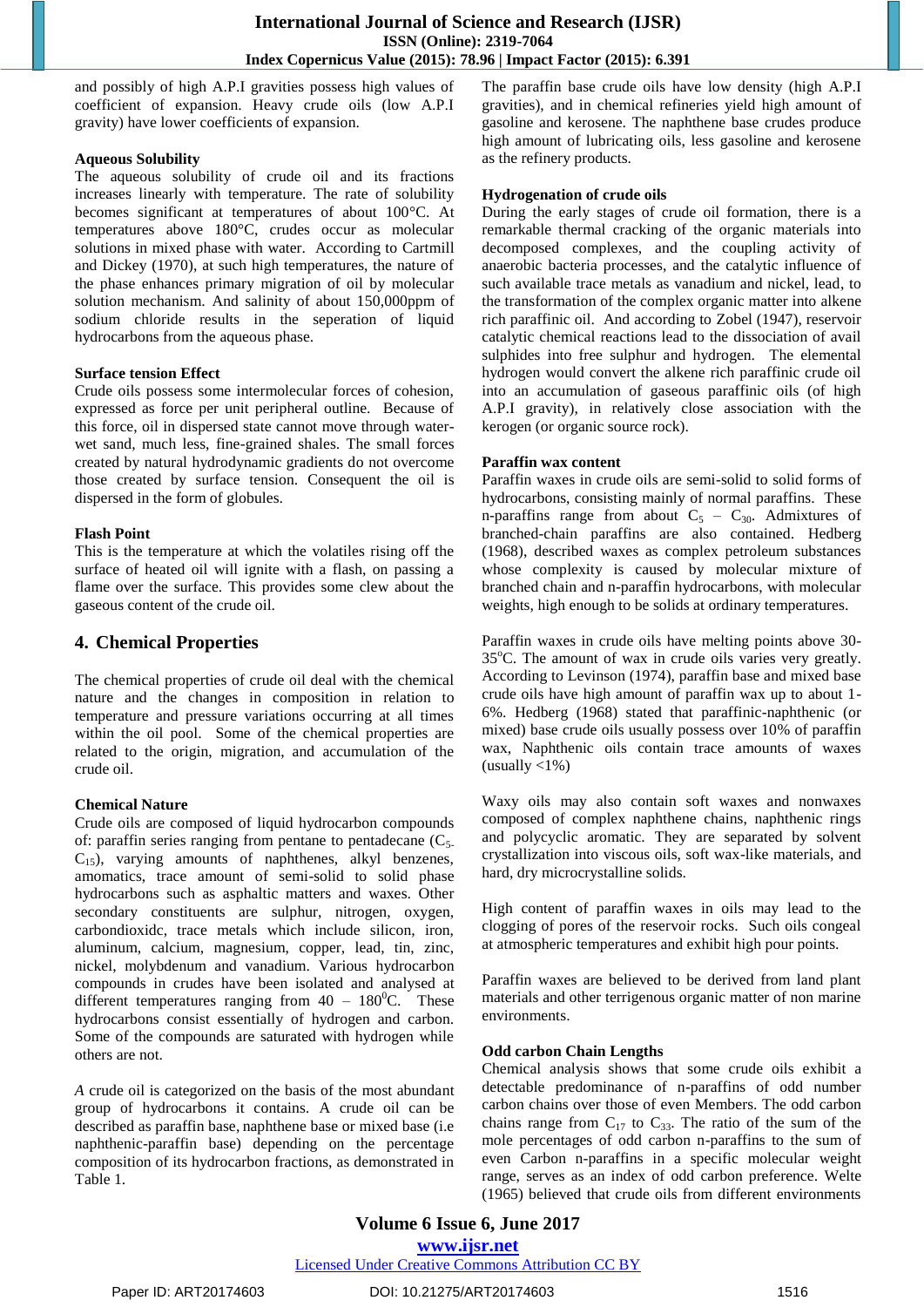possess correspondingly different odd carbon preference indices.

#### **Carbon Isotope Ratio**

Most crude oils have been proved to contain varying amounts of carbon 13 and carbon 12 isotopes. And the concentration of these isotopes varion crudes of different source environments. According to Silvermann and Epstein (1959), the ratio of  $C^{13}/C^{12}$  isotopes in crude oils is found to be nearly analogous to those of living organic matter. This property thus, establishes a relationship between crude oils and organic sediment. Welte (1965) found that the quantity of isotope carbon-13 in crude oil is significantly different for oils from reservoirs of varying geologic ages.

#### **Sulphur and Its Isotope Ratio**

In crude oils, sulphur occurs as free sulphur, hydrogen sulphide and in organic sulphur compounds such as thiols and disulphides. Sulphur occurs in trace quantities of about 0.1 to 5.5% by weight in oils.

Lijubach (1975) traced sulphur occurrence in oil to the genesis of the oil. He believes that bacterial reduction processes convert sulphates into hydrogen sulphides and free sulphur. And if the environment is rich in trace metals, available meteoric water would enhance the oxidation of the sulphides into metallic sulphides and hydrogen. These metal sulphides do not influence the composition of the crude. But if the environment is deficient of trace metals there would be direct bacterial oxidation of hydrogen sulphide into elemental sulphur thus producing a sulphur rich oil. This is illustrated' in Fig. 4. High amount of sulphur is found in association with high molecular weight hydrocarbons, (asphaltenes inclusive) Fig. 5. High content of sulphur and its compounds corrodes the refinery installations when such crudes are refined.

At temperatures higher than  $150^{\circ}$  C, sulphur reacts with some hydrocarbon compounds in the crude to produce thiols and mercaptans. Therefore the presence of elemental sulphur in crude oils suggests a relatively lev: temperature history (Lijmbach, 1975).

#### **Porphyrins in Crude Oil**

Porphyrins are complex hydrocarbon compounds that originate from living organic matters such as chlorophyll and hermins. The basic structure of porphyrins consists of four interconnected rings, each ring containing four carbon atoms and four nitrogen atoms.

According to Hodgson et al (1967), porphyrins have high affinity for trace metals of vanadium, nickel, and iron. This property enhances the hybridization of unstable porphyrin substances with nickel or vanadium to produce metalporphyrin complexes. The latter is produced by the simplification of the ring structures of the chlorophyll matter coupled with the replacement of the magnesium metal atom in the centre, by such trace metals as V, Ni or Fe, thus producing a metallic porphyrin complex. The latter exists more stably in the crude oil, as it offers more resistance to degradation and alteration.

Chemical investigations have shown that paphyrins are one of the important constituents of crude oils. They are commonly associated with isoprenoid hydrocarbon forms; pristane and phytane. According to Hunt (1968), these hydrocarbons are derivatives from marine phytoplankton. The long-side chain characteristics of the chlorophyll molecule readily break off to form phytol. And the phytol can either be oxidized to form pristance or be reduced to form phytane, depending on the redox potential of the environment. Other hydrocarbon groups associated to porphyrins include carotene and terpenoid structures.

Porphyrin substances are of moderately low temperature origin, usually destroyed at temperatures of about 200°C. Thus, their presence in crude oils is an indication that the crude was formed at temperatures below  $200^{\circ}$ C

#### **Trace Metals in Crude Oils:**

Crude oils contain varying amounts of trace elements some of which include, iron, aluminium calcium, magnesium, copper, lead, tin, astemum, antimony, zinc, silver, nickel, chromium, molybdoniura and vanadium. But the most important of these trace elements are vanadium, nickel and iron. The concentration of any of these trace metals is so small that the value is expressed in parts per million. The concentration of trace metals in any crude oil is found to be inversely proportional to the A.P.l gravity of the oil.

#### **Some Other Chemical Properties**

#### **Effect of Carbondioxide and Saline Water**

High amount of anaerobic microbacteria in some reservoir rocks generate carbondioxide, which in association with hydrocarbon gases, constitute dissolved gases that mobilize the liquid hydrocarbon. The carbondioxide facilitates a decrease in viscosity of the oil and generates internal gas pressure to drive the crude oil from dead-end pockets and through interstitial spaces.

When these gases are dissolved in saline water, sufficient reservoir drive to flow light paraffin base oils is provided. The saline nature of the water reduces its surface tension, thus, creating molecular contact between water and the crudes, subsequently, leading to the effective mobilization of the crude oil.

## **5. Geologic and Economic Significance of Some Properties of Crude Oil**

## **Criteria for Environmental Interpretation**

Some properties of crude oils have contributed immensely towards the analysis of the environments of occurrence of the crudes and the understanding of their mode of origin.

High wax content in crude oils is a property commonly associated to the genetic environment or the kind of organic matters from which the oil was derived. Paraffin waxes are however conceived to be derived from terrigenous materials (land plants) in the source rock. This is characteristic of paralic to paralic marine environments. Its lithologic sequences are characterized by sandstone and shale intercalations, often waxy oils are associated with inter-

**Volume 6 Issue 6, June 2017 www.ijsr.net**

Licensed Under Creative Commons Attribution CC BY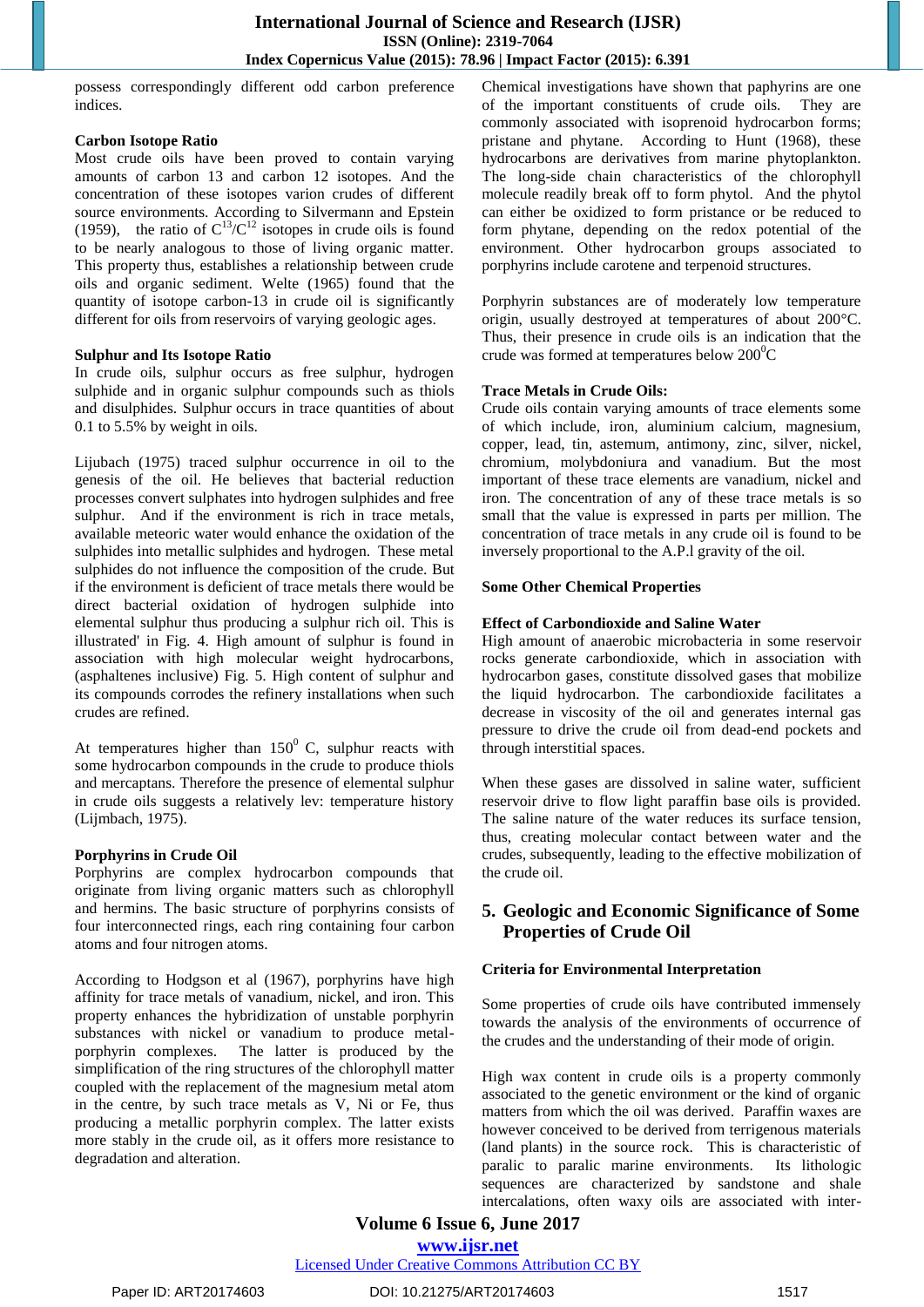fingering of continental and marine sediments, and may contain some lenses of coal and oil shales. Hedberg (1968) thought that waxy oils are of fresh to brackish water origin, occurring in continental, paralic or nearshore environments, examples of waxy crude oils of such environments are those of Nigeria and Eastern Venezuela.

The environment of deposition of source rocks of crude oils can be discerned from the hydrocarbon-sulphur-nitrogen compositional association. This is shown on Table V.

Optical activity is a physical property of oils which establishes some relationship between crude oils and marine or near marine environments. This is because of the occurrence of cholesterine substances (source of optical activity) in both exude oils and some marine organisms.

Trace metal complexes occurring in crude oils are considered as important indicators for environmental interpretation. Such trace metals as vanadium, nickel, iron, silicon are believed to have formed from marine organic secretions or from planktonic organisms. And the presence of these elements in a crude suggests that the oil must have formed in a marine environment. Hodgson and Baker (1957) held the view that the presence of iron-porphyrins in crude oils is an indication of source of marine origin. They argued that the characteristic high pH values of about 8.5 for marine environments favour high concentration of iron $<sub>0</sub>$ </sub>

Carbon isotope ratios  $(C^{13}/C^{12})$  in oils are suggestive of the source rock environments. The carbon isotope ratios of crude oils vary with their environments of formation. Silvermann (1960) found that the average  $C^{13}/C^{12}$  ratio for oils of marine environment is greater than 1% whereas the value decreases in oils of nonmarine environment.

Hydrocarbon compounds such as porphyrins and isoprenoid compounds which occur in crude oils contribute immensely to the reconstruction of temperature and paleoenvironraental history of the oils. The ratio of some isoprenoid compounds (pristane-to-phytane), contained in any crude oil is a function of the redox potential of the oil's source rock environment of deposition. According to Lijmbach (1975), certain relationship has been observed between isoprenoid composition of crude oils and their source rock environment of deposition.

- 1) Peat swamp conditions were characterized by low pH, of 5, low oxygen content and presence of toxic compounds, thus enhancing anaerobic bacterial activity and decarboxylation of phytanic acid. This leads to generation of pristine rich oils characterized by the Pristane-to-heptadecane ratio greater than unity. But the redox potential of the environment do not favour generation of phytane-rich crude oils.
- 2) Source rocks deposited at open water environment generated oils of low pristane/ $C_{17}$  (heptadecane) ratios.
- 3) Source rocks of alternating swampy and open water conditions produce oils of intermediate-Pristane/ nheptadecane ratio.

## **Criteria for Geologic Interpretations**

Optical activity in crudes serves as an important tool for correlation of oils of similar geologic ages. This property

depends on the amount of cholesterine substances in the oil. There prevails a transformation of the triterpane and sterane hydrocarbons into polycyclic naphthenes thus, causing a gradual depletion of the concentration of the cholestorine substances with geologic age. Optical rotations of younger crude oils are usually greater than those of older rocks. Amosov (1951) measured the optical rotation of several crudes in USSR, and arrived at a conclusion that crude oils of Tertiary age have optical rotations above  $1^0$ , while those of Mesozoic and Paleozoic oils were below  $1^0$ .

Table VII shows the change in optical rotation of crude oils with Age. Trace metals are used in geologic interpretation on the basis of the vanadium-to-nickel ratio. Nickel substances in crude oils are more stable than those of vanadium. These metals enter the oil substance very early in its history and leave the substance at unequal rates as the oil matures in its reservoir rock. This gives rise to a net change of the vanadium-to-nickel ratio toward a lower value as the oil becomes older. Hodgson (1954) noted a uniformity in the trend of variations of vanadium nickel, sulphur, resins and increasing asphaltene content in the crude oils of Western Canada. He regarded this trend as a product of alteration. All these characteristics of trace metals in crude oils earn them a recognition as sensitive indicators of alteration and geologic age.

The sulphur isotopic ratio ( $S^{32}/S^{34}$ ) of crude oils help in the correlation of oils of different source rocks and those of different stages of maturation. Though there occurs some loss of sulphur during maturation and weathering of the crude oils, sulphur isotope ratios show little or no change. Thus, the presence of high sulphur isotopic ratios and generally low sulphur content is indicative of alteration. Very viscous crude oils may suggest some degree of weathering in highly fractured basins.

#### **Criteria for Economic Significance**

Some physical and chemical properties of crude oils determine their economic value. Such properties are the A.P.l gravity, wax content, sulphur content and the type of dominant hydrocarbon group (or fractions) of the crude oil. Furthermore, the economic significance of a crude oil also depends on the immediate requirements of the consumer or country. For example light paraffinic (of high A.P.I gravities) oils yield high amount of gasoline and, kerosene as the refinary products. Such countries as India desiring greater supply of kerosene, for domestic source of heat have high demand for crudes that give maximum percentage of kerosene on refining. Crude Oils of moderate gravities (mixed and naphthenic base crudes) are of high demand by advanced countries. This is because of great need for lubricating (industrial) oils and gasolines in such countries for example; U.S.A. makes high demand for both naphthenic and light paraffin oils. Generally however, there is usually a great demand for oils of A.P.I gravities ranging from 20° to 45°. Very light oils (of high A.P.l gravities) and heavy oils (of low A.P.I gravities) can be blended to meet the requirements of the consumers.

The amount of paraffin wax contained in a crude oil influences its economic evaluation. Waxy crude oils are characterized by low calorific values, thus a low capacity to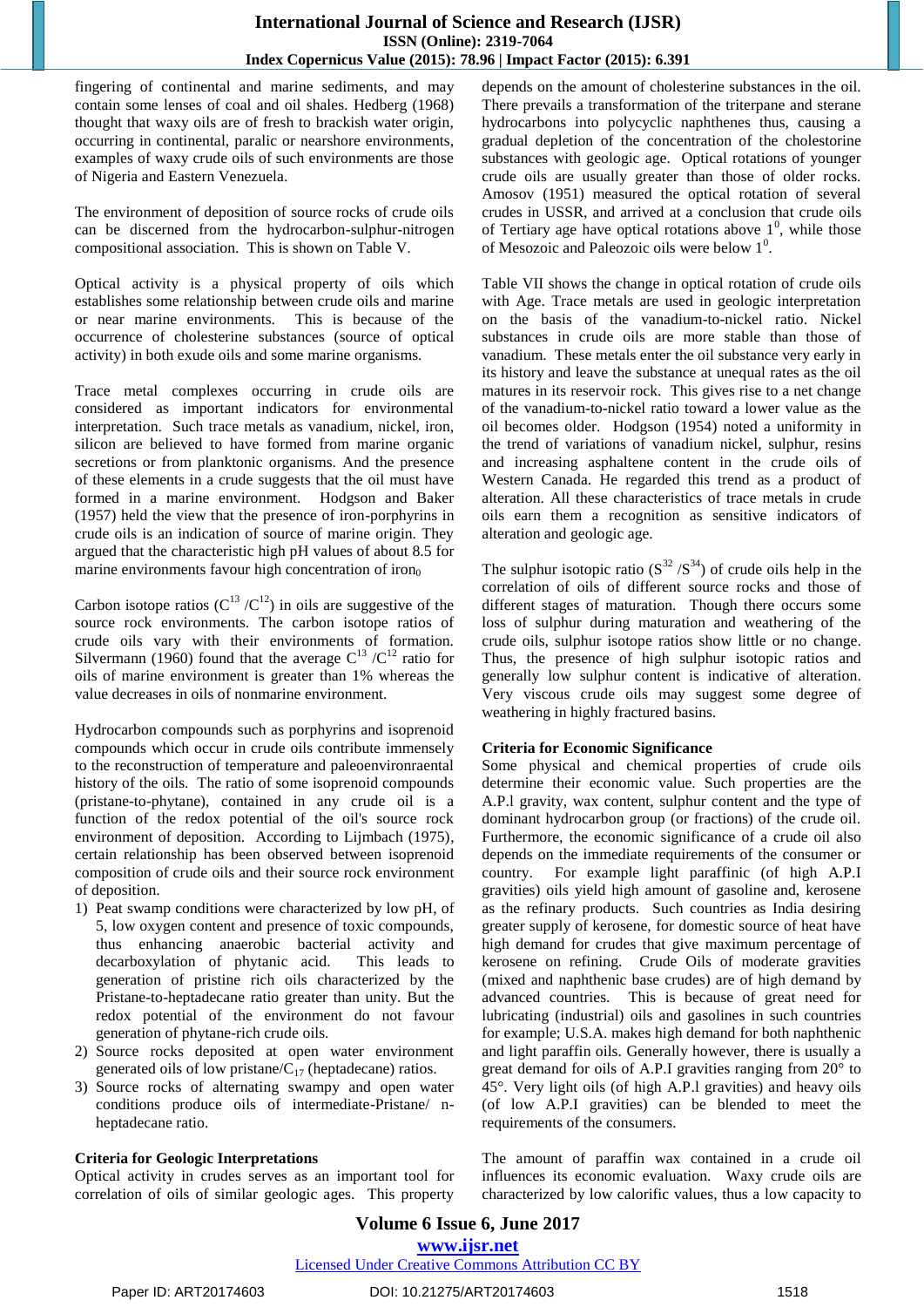generate heat. This limitation therefore earns any waxy crude oil a relatively low price.

Occurrence of sulphur in crude oils is of negative economic significances. This is because; high content of sulphur in a crude creates corrosive effects on refining columns. And any installation of special sulphur-resistant steel columns is usually very expensive. The processes of removal of sulphur from crude oils are also expensive and time consuming. Moreover, refining of sulphur bearing crude oils create strong environmental pollution. All these amount to a decrease in demand for, or subsequent reduction in the price of sulphur bearing crude oils.

Broadly speaking however, the prices of typical crude oils of all the member countries of OPEC countries are determined by the Organization of Petroleum Exporting Countries (O.P.E.C).

## **6. Some Characteristics of Nigerian Crude Oils**

#### **A.P.I Gravity**

The A.P.I gravities of crude oils of the Niger delta do not exhibit a very consistent trend. The A.P.I gravities of Nigerian crude oils vary from  $30^0$  to  $40^0$  A.P.I. They change abruptly after a certain depth called the critical depth. The trend of variation of A.P.l gravities of the oils corresponds with the direction of change from medium A.P.I gravity naphthenic oils to light paraffinic oils, as the depth of burial increases. The interface between the heavier and lighter oils is often described as the level of transformation. It is characterized by temperatures of about  $60 - 80^{\circ}$  C. According to Evamy *et al* (1978), the paraffinic oils below the level of transformation were produced by late migration from the source rock.

The accumulation of lighter paraffinic oils at greater depths of burial is as a result of the combination of source and reservoir maturation processes, associated with the high geotemperature conditions at such depths, (which ranges to about  $100^0$  -  $115^0$  C), and other katagenetic processes.

In some of the oil fields of the Niger delta, extensively faulted reservoirs are thought to have created leakage channels through which inorganic agents such as oxygen and water drain into the reservoir.

These inorganic agents cause anomalous weathering of crude oils in the reservoir at high temperatures. Fig. 11 shows the faulted nature of the Niger Delta sediments.

#### **Pour points**

The pour points of crude oils from different oil fields of the Niger Delta show significant variation. This variation reflects a change in the most abundant group of hydrocarbons contained in the crudes. For example, paraffinic waxy oils of the Niger delta possess pour points ranging from  $20$  to  $90^{\circ}$ F. But naphthenic nonwaxy oils of Niger Delta have pour points generally lower than -  $25^{\circ}$  F. (Frankl and Cordvy, 1967).

#### **Paraffin wax Content**

Most Nigerian oil fields depict a close intercalation of high wax and low wax oils. Some of the paraffin wax bearing crude oils produce as high as 5% wax content.

These waxes are believed to be derived from terrigenous (or land plants) materials of the source rock. Chukwuemeka and Okoye (1980) supported this view by their successful investigation of the presence of humic, vitrinite and liptinite particles in the Niger Delta source rock. These particles being indicators of terrestrial lithotypes. The widely supported view is that the source beds of the Niger Delta crudes are deeply buried paralic to marine Akata Shale, A schelaitic representation of the Niger Delta structures is shown in figure 12.

#### **Influence of Geotemperatures**

The nature of the crude oils in the Niger Delta is being controlled by geotemperatures, thermal maturation and depth of burial. Variation in these elements of katagenesis results in the production of paraffinic-rand paraffinnaphthenic crude oils. API gravities and pour points are low at cooler depths of the reservoir. At relatively higher subsurface temperatures, the crudes are light and characterized by pour points higher than  $20^{\circ}$ F. The significance of geoteraperatures on the crude oils of the Niger Delta is not only reflected on the A.P.I gravity, but also in their viscosities and boiling point fractions.

The irregular variation in the properties of crude oils of multiple reservoirs of Niger Delta can also be attributed to random sand bodies that are interbedded with shales, and the influence of tectonic activity, high rates of subsidence and deposition of its source rocks.

Generally speaking, the Nigerian crude oils are light paraffinic, and paraffin-naphthene base crudes. They yield significant amounts of gasoline, kerosene, lubricating oils, and provide naphtha which can be the raw material for fertilizer industries. Some representative properties of Nigerian crudes are shown on Table VIII. Nigerian crudes are characterized by little or no occurrence of sulphur. This saves the expense of purchasing sulphur-resistant steel for refining installations, and also saves the time and expensive processes of removal of sulphur in crudes. These favourable factors make the Nigerian crude oils attractive in advanced countries.

## **7. Conclusion**

Crude oils are naturally occurring liquid phase of petroleum, composed principally of hydrocarbon compounds and are extracted from the earth in the liquid state. The hydrocarbon compounds in crude oils include paraffins, ranging from pentane to pentadecane  $(C_5-C_{15})$  alkylparaffins, naphthenes, alkylbenzenes and nuclear aromatics. Other associated constituents are natural gases, hydrocarbon waxes, and salt water.

- There are three main categories of crude oils viz:
- 1) Paraffin base crudes: containing higher percentageabundance of paraffin hydrocarbons, and yield more gasoline and kerosene as refinery products.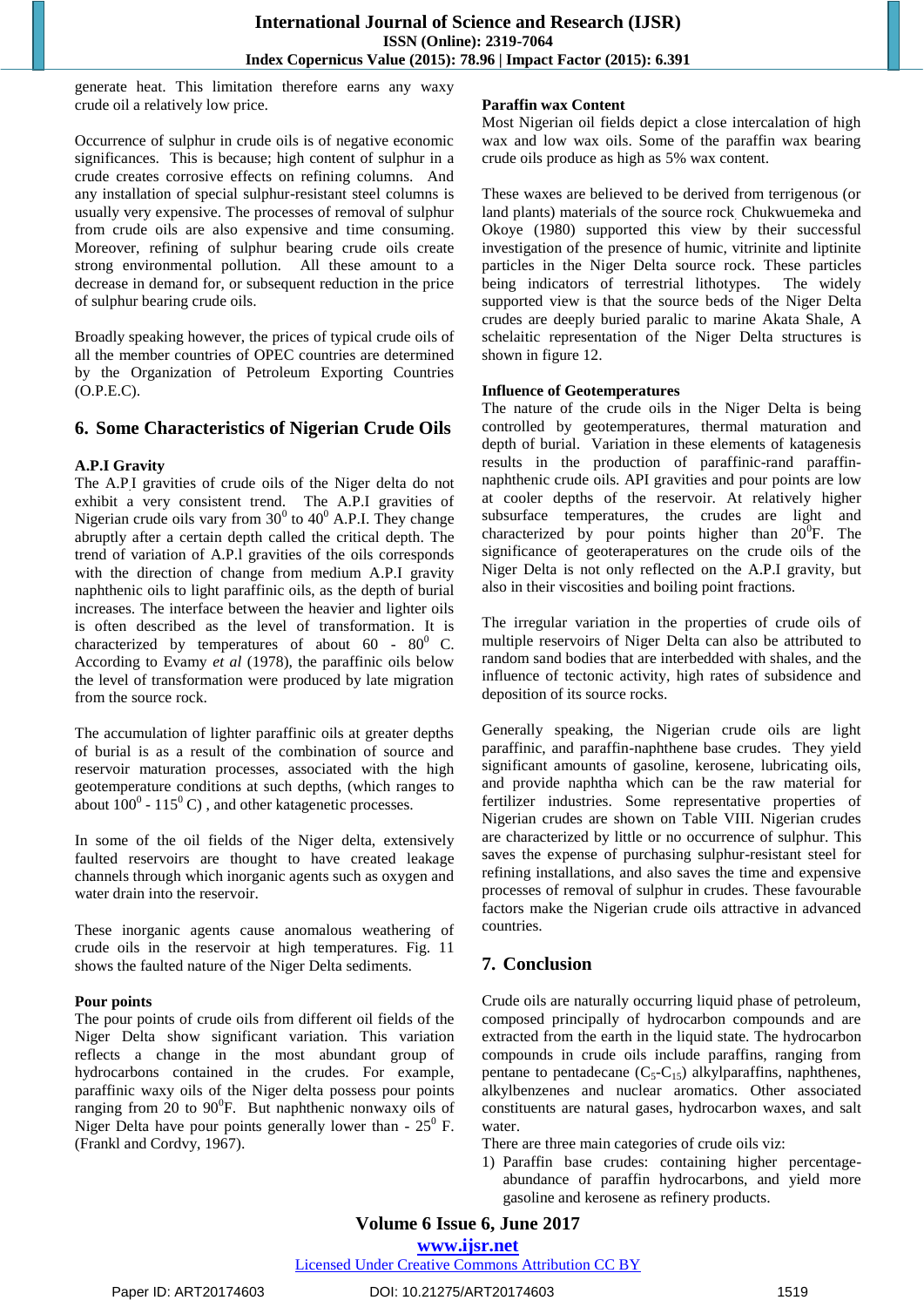- 2) Naphthene base crudes: containing greater amount of naphthenes and aromatica, and yield more lubricating oils and less gasoline and kerosene.
- 3) The mixed base, which is an intermediate between I and II.

Crude oils are characterized by some physical and chemical properties, which to a measurable extent, play important role in the understanding of their geologic history and environment of origin. Such a physical property as optical activity is dependent on hydrocarbon derivaties from organic cholesterine substances, and are destroyed at high temperature of about  $200^{\circ}$  C. They serve as important criteria for environmental analysis, reconstruction of temperature history of the crudes, and correlation of crude oils. Cloud and pour points of crude oils reveal the influence of low temperatures on crude oils and simultaneously provide information about the paraffin wax content of the crudes. Most of the physical properties are influenced by the reservoir pressures and temperatures, chemical composition of the crudes, and sometimes, by the amount of dissolved natural gases.

The chemical properties of crude oils vary in relation to changes in geotemperatures and pressures, coupled with some other elements of katagenesis. Such chemical properties as paraffin wax and perhyrins are complex forms of hydrocarbons which have genetic relationship with living organic-life. Occurrence of isoprenoid hydrocarbons, such as pristanes and phytanes in crude oils, enhances the construction of the genetic environments of deposition of the source rocks. Trace metal substances concentrated in crudes are thought to be derived from sea water as secretions by marine life.

The economic significance of any crude is influenced by such properties as paraffin wax content, sulphur content and A.P.I gravity. Standard prices of crude oils are however fixed by producers like the Organization of Petroleum Exporting Countries (OPEC).

The A.P.I. gravities of Nigerian crudes change abruptly after a critical depth, where there is a marked change in temperature. Nigerian crudes are generally light, low sulphur-bearing, and are in great demand by advanced countries.

Some physical and chemical properties of crude oils have to some significant extent, given explanations to the genesis of crudes, and have provided information about the likely environments of deposition of the crudes source rocks. They also serve as correlation indices, and indicators of geologic age and alteration.

## **References**

- [1] Amosov, G. A. (1951). Optical Rotation of Petroleum. New series No. 5 p. 225 – 233.
- [2] Baker, E. G. (1967). A geochemical evaluation of petroleum migration and accumulation. In fundamental Aspects of petroleum Geochemistry. Elsevier, New York, P. 299 – 329.
- [3] Brunnock, J.U. (1966). Distribution of normal paraffins in Libyan and Nigerian crude oils. Nature, Vol. 212 No. 5060 p. 385 – 387.
- [4] Chukwuemeka, M. E. and Okoye, N.V. (1980). Petroleum source bed of the Tertiary Niger Delta. A.A.P.G Bull. Vol. 64 No. 8 P. 1251 – 1258.
- [5] Cordell, R. J. (1972). Depths of oil, origin and primary migration: A review and critique. A.A.P.G Bull. Vol. 56 No. 1 P. 2029 – 2067.
- [6] Evamy, B.D., Haremboure, J., Kamerling, P., Knaap, W.A., Molloy, F.A. and Rowlands, P.H. (1978). Hydrocarbon Habitat of tertiary Niger Delta. A.A.P.G Bull. Vol. 62 No. 1 p.
- [7] Frankl, E.J. and Cordry, E.A. (1967). The Niger Delta Oil provine: Recent Developments Onshore and Offshore. Proc.  $7<sup>th</sup>$  World petroleum Congress Mexico, Vol. 1B P. 195 – 209.
- [8] Hedberg, H. D. (1968). Significance of high wax oils with respect to genesis of petroleum. A.A.P.G Bull. Vol. 52 p. 736 – 750.
- [9] Hodgson, G.W. (1954). Vanadium, Nickel and Iron trace metals in crude oils of Western Canada. A.A.P.G Bull. Vol. 38 No. 12 P. 2537 – 2554.
- [10]Hodgson, G.W. and Baker, B.L. (1957). Vanadium, Nickel and Porphyrins in Thermal Geochemistry of petroleum. A.A.P.G Bull. Vol. 41 p. 2413 – 2426.
- [11]Hodgson, G.W., Baker, B.L. and Peake, E. (1967). Geochemistry of porphyrins. In fundamentals of Petroleum geochemistry. (Ed. Colombo, U., Navy, B.), Elsevier, London, P. 177 – 259.
- [12] Levinson, A.A. (1974). Introduction to Exploration Geochemistry. Applied Publishing Ltd., Illinois.
- [13]Lijmbach, G.W.M. (1975). Origin of petroleum. Proc.  $9<sup>th</sup>$  World petroleum Congress, Vol. 2 p. 356 – 371.
- [14]Silvermann, S.R. and Epstein, S. (1959). Carbon isotopic composition of petroleum and other sedimentary origin materials. A.A.P.G Bull. Vil. 42 No. 5 p. 1912 – 1921.
- [15]Silvermann, S.R. (1960). Carbon isotope evidence on mechanism of petroleum maturation. A.A.P.G. Bull. Vol. 44 No. 12 p. 1256 – 1262.
- [16] Welte, D.H. (1965). Relation between petroleum and its source rocks. A.A.P.G. Bull. Vol. 30 No. 11 p. 2514 – 2524.
- [17]Zobell, C.E. (1947). Microbial transformation of molecule hydrogen in marine sediments with particular reference to petroleum. A.A.P.G Bull. Vol. 31 no. 6 p. 1709 – 1751.

**Table 1:** Classification of Crude Oils

| Types of   | Wax $%$     | Asphalt       |           | % Composition Of $200 - 300^{\circ}C$ |           |
|------------|-------------|---------------|-----------|---------------------------------------|-----------|
| Crude      |             | $\frac{0}{0}$ |           | Fraction                              |           |
| Light      | $0 - 1.5$   | $0 - 6.0$     | Paraffin  | Naphthenes                            | Aromatic  |
| Paraffinic |             |               | $46 - 61$ | $22 - 32$                             | $12 - 25$ |
| Paraffin-  | $1.0 - 6.0$ | $0 - 6$       | $5 - 42$  | $9 - 38$                              | $16 - 20$ |
| Naphthenic |             |               |           |                                       |           |
| Naphthenic | trace       | $0 - 6$       | $15 - 26$ | $61 - 76$                             | $8 - 13$  |
| Aromatic   | $0 - 5.0$   | $0 - 20$      | $0 - 8$   | $57 - 78$                             | $20 - 35$ |

After Levinson, 1974

# **Volume 6 Issue 6, June 2017**

**www.ijsr.net**

Licensed Under Creative Commons Attribution CC BY